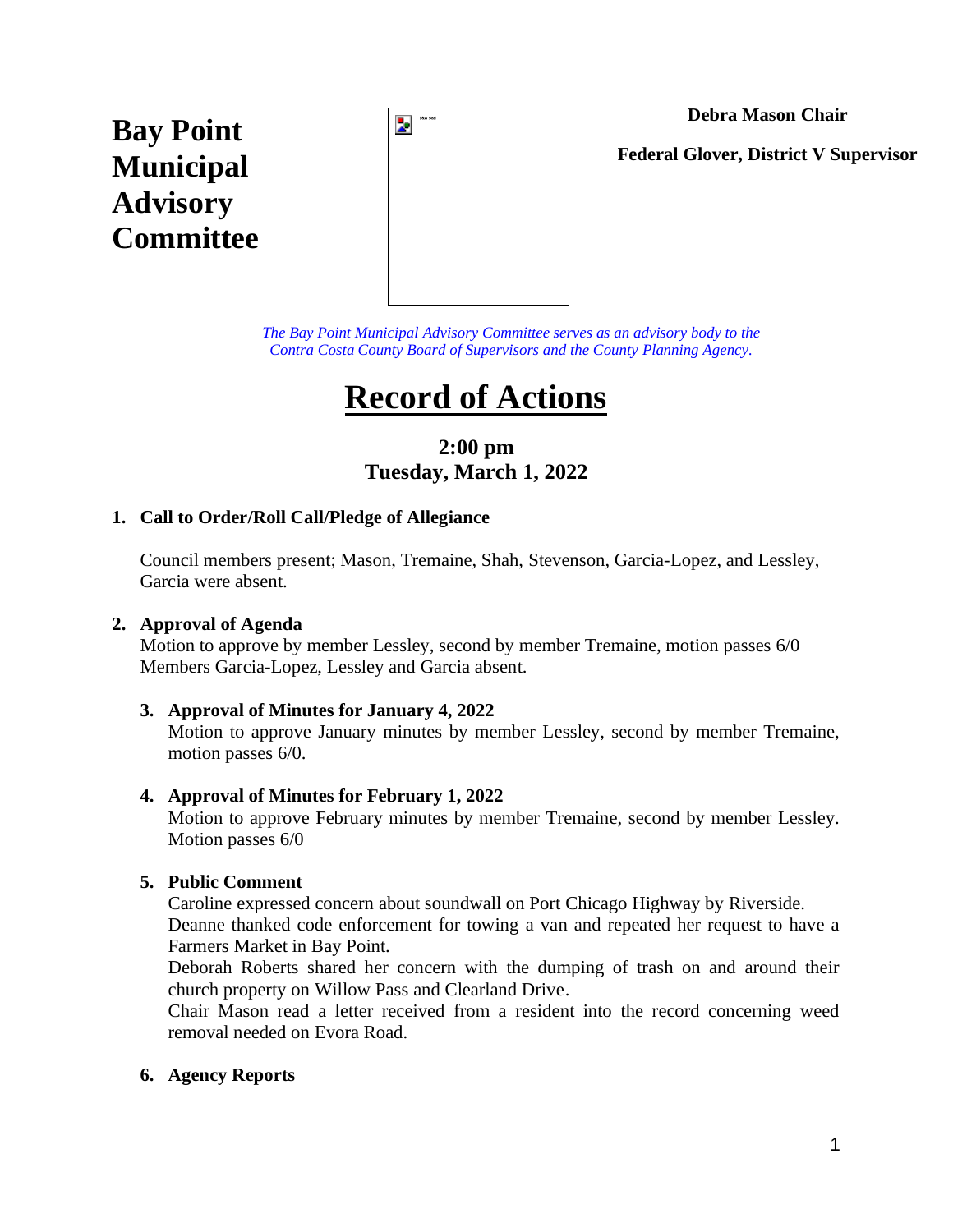- **a. Supervisor Federal Glover - Vincent Manuel-** Vincent reported that as of today there is no mandatory masking in Contra Costa, on March 11 the schools will no longer be mandated to wear mask per Contra Costa Health guidelines, they are now optional.
- **b. Contra Costa Sheriff's Office – Lt. Meth –** There was no representative at the meeting.
- **c. Code Enforcement – Joe/Armando –** Joe reported that there 64 new cases were opened. 10 were closed and there are 93 current cases. They had recently towed an RV and with help from Tim Brown they were able to clean up an unhoused encampment. There has been more trash picked up by the county on Port Chicago Highway but it continues to be a problem.
- **d. Golden State Water – Tina Gonzalez –** Tina thanked Tim for picking up the trach from Golden State Water's recent adopt a road clean up. Golden State Water continues with their maintenance program including the replacement of the 8" line from Hill Street to Willow Pass. They are also doing their annual leak detention.

## **7. Presentations:**

**a. Applicant request approval of rezone of project site to Heavy Industrial (H-1) to Planned Unit District (P-1)-Discovery Homes**

Request to allow a 15 lot single family residential subdivision to allow 15 residences with private road easement, and a Development Plan to allow construction of 15 residences and the removal of trees. The subject property is a 2;9 acre parcel located north of Pullman Avenue in the Bay Point area of the County. The discussion started with the applicant saying the discussion of camera was off the table that this application was for a rezoning. Members raised the following concerns; the maintenance of the detention basin, the proximity of the railroad tracks, the amount of clean-up needed in the area, the number of homes and size of them for that size lot. The developer share that the homes will be similar to the San Marco area and no price had been set yet. The Chair shared with the members that if they desired that the cameras could be requested as a condition of approval, she then called for a motion. There was no motion made but it was stated our comments would be passed on to the County Planner.

**b. Review of the Conceptual Plan for the corner of Willow Pass Road and Cleveland Drive: The applicant requests a review for a: four story, 130 unit mixed-use commercial/multi-family residential development with approximately 2,255 square feet of ground floor commercial space on three contigious lots totaling 3.27 acres.**

Kevin Cohan and Kevin Maffres shared the plan for the property MAC members raised the following concerns; The project does not represent what